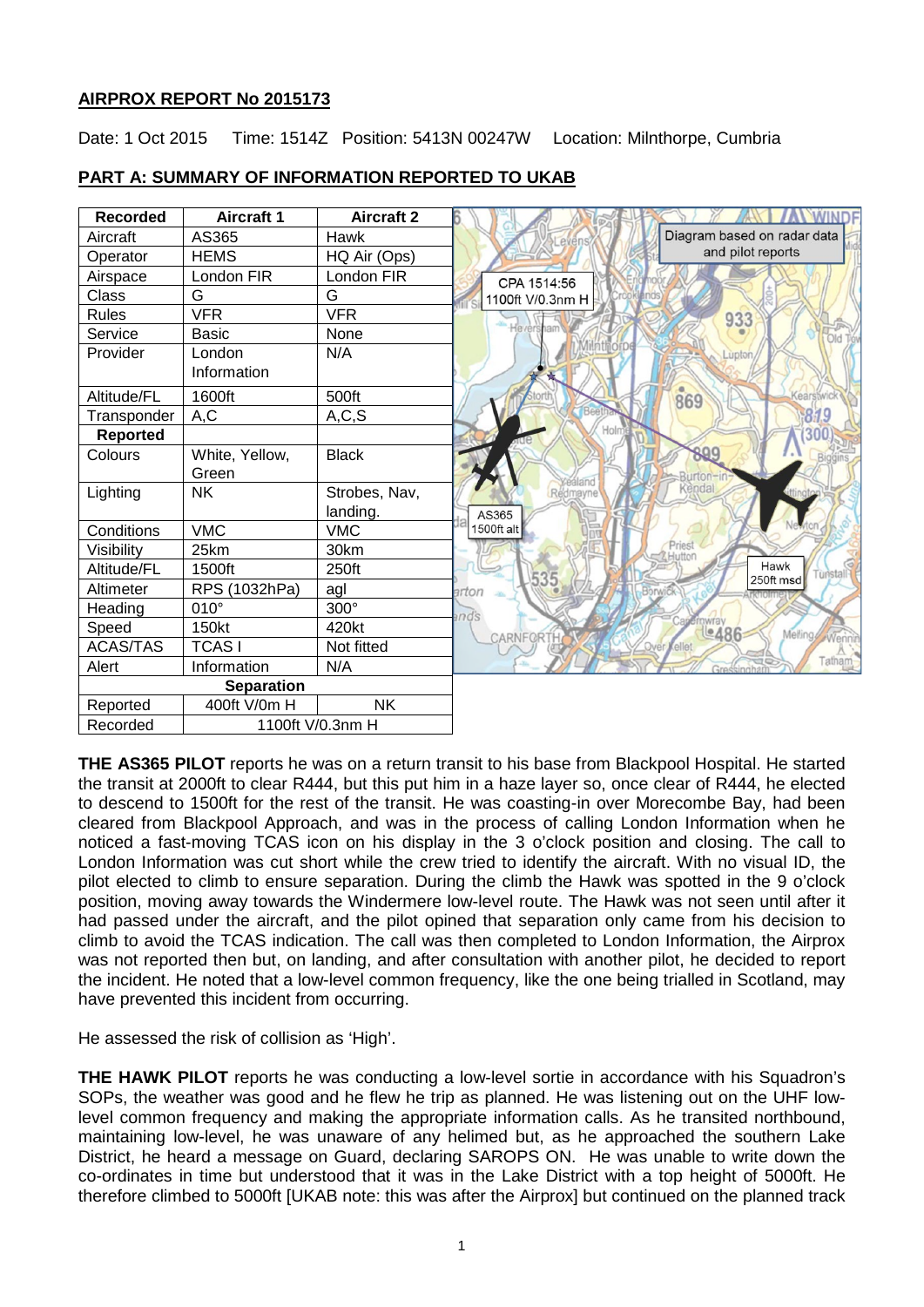and timeline. Once clear of the Lake District he descended back to low-level. When subsequently transiting past Carlisle he contacted Carlisle ATC who had the [SAROPS] helimed aircraft on frequency and the two pilots agreed deconfliction action with the helimed maintaining 3000ft and the Hawk low-level. [UKAB Note: this was not the same helimed aircraft that was involved in the Airprox some time before]. The sortie was completed without further incident, it was only later that he was informed about the Airprox. He noted that had his aircraft been fitted with TCAS, he may have had more situational awareness about the [Airprox] helimed and the incident may have been averted.

He assessed the risk of collision as 'Low'.

### **Factual Background**

The weather at Warton was recorded as follows:

METAR EGNO 011450Z VRB01KT CAVOK 19/09 Q1032=

#### **Analysis and Investigation**

### **UKAB Secretariat**

The AS365 and Hawk pilots shared an equal responsibility for collision avoidance and not to operate in such proximity to other aircraft as to create a collision hazard<sup>[1](#page-1-0)</sup>. If the incident geometry is considered as converging then the AS365 pilot was required to give way to the Hawk<sup>[2](#page-1-1)</sup>.

#### **Comments**

#### **HQ Air Command**

The Hawk pilot planned and flew his route in accordance with extant regulations. Further investigation has revealed that, although not directly associated with either of the Airprox aircraft, the SAROPS message transmitted on Guard is likely to have occurred at around the time these 2 aircraft flew into proximity. It is plausible that the Hawk pilot's lookout may have been compromised by his efforts to copy down the coordinates of the SAROPS area and thus he never saw the helicopter. However, the AS365 was equipped with TCAS I which alerted its pilot to the presence of a fast-moving aircraft and he elected to climb to increase separation. It is encouraging to note that the AS365 pilot is aware of the low-level VHF common frequency trial north of Latitude N56.00° and considers that a similar facility across the UK would be beneficial; the RAF Safety Centre is working in conjunction with the CAA to assess the wider applicability of a common VHF low-level frequency on completion of the Scotland trial, due to end on 31 August 2016. Furthermore, the MOD now has a funded programme to fit CWS to Hawk TMk1 aircraft, which should mitigate against this type of encounter in the future.

#### **Summary**

An Airprox was reported when an AS365 and a Hawk flew into proximity at 1514 on Thursday,  $1<sup>st</sup>$ October 2015. Both pilots were operating under VFR in VMC; neither pilot was in receipt of an ATS.

### **PART B: SUMMARY OF THE BOARD'S DISCUSSIONS**

Information available consisted of reports from the pilots of both aircraft, radar photographs/video recordings, and reports from the appropriate operating authorities.

D&D had confirmed to the UKAB Secretariat that the SAROPS call had been made at about 1515z, around the time of the Airprox. Therefore the Board thought it likely that, as suggested by HQ Air

l

<span id="page-1-0"></span><sup>1</sup> SERA.3205 Proximity.

<span id="page-1-1"></span><sup>2</sup> SERA.3210 Right-of-way (c) (2) Converging.